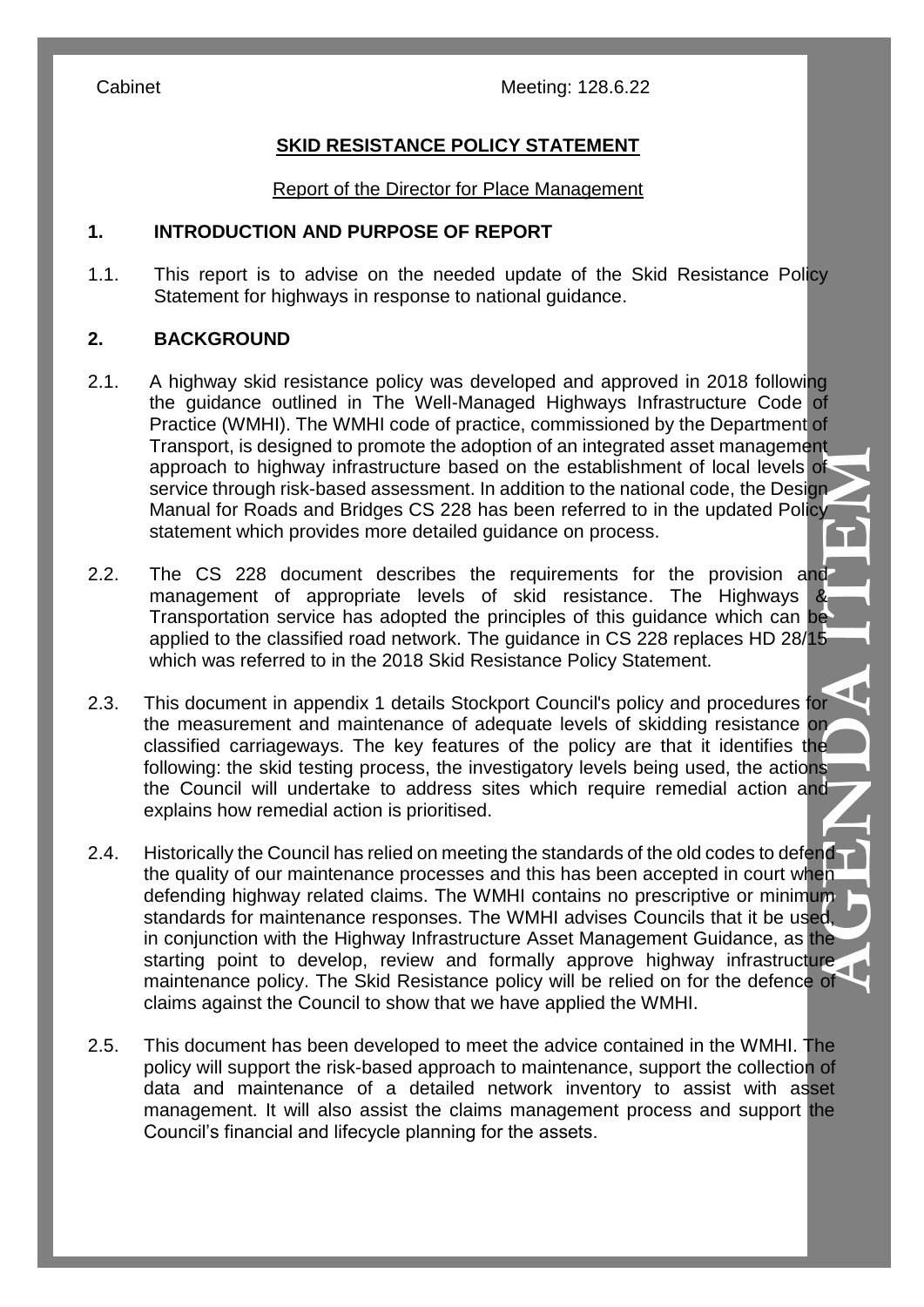2.6 GM has also developed a framework as seen in appendix 4 which the Council policy works with to enable a GM level of service.

# **3. FINANCIAL AND RISK ASSESSMENT CONSIDERATIONS**

3.1. The risk assessment considerations are outlined above and in the document. The capital expenditure related to the policy in terms of highway repair is accounted for in the Highway Investment Programme (HIP) for 2022/23. The funding of repair work from 2023/24 (post-HIP), i.e. sites that have been investigated and identified for treatment following skid resistance and site survey, will be considered as part of the post-HIP review which is currently underway.

### **4. LEGAL CONSIDERATIONS**

4.1. The report takes into account relevant equality legislation, national guidance and CSS 228. Legal and insurance colleague support will be provided when required.

### **5. HUMAN RESOURCES IMPACT**

5.1 The policy update will support Officers in the maintenance team to carry out their functions with a revised policy that takes account of changes in national guidance. It will also assist Officers with the development of the highways model for life-cycle planning and deterioration modelling.

### **6. EQUALITIES IMPACT**

6.1 There would be a neutral impact on the groups involved. The identification of sites where there is greater risk on the highway and taking action in a planned way assists with the safety of all that travel on our main roads which includes car, motorbike and cycle users. This also includes consideration of safety for pedestrians at designated controlled crossing points. Appendix 3 attached is the EqIA document.

# **7. ENVIRONMENTAL IMPACT**

7.1 All construction will be undertaken in a way to minimise the risk to the environment and the Council will continue to investigate ways in which this can be minimised further. Appendix 2 attached is the EIA document.

# **8. RECOMMENDATIONS**

- 8.1 Cabinet is requested to:
- approve the Skid Resistance Policy Statement and to delegate approval of minor amendments to the policy in response to national guidance to the Director for Place Management in consultation with the Cabinet member for Sustainable Stockport.
- Adopt the Greater Manchester(GM) framework for the way we will deliver our Skid Resistance in line with the rest of GM.

#### BACKGROUND PAPERS

There are none.